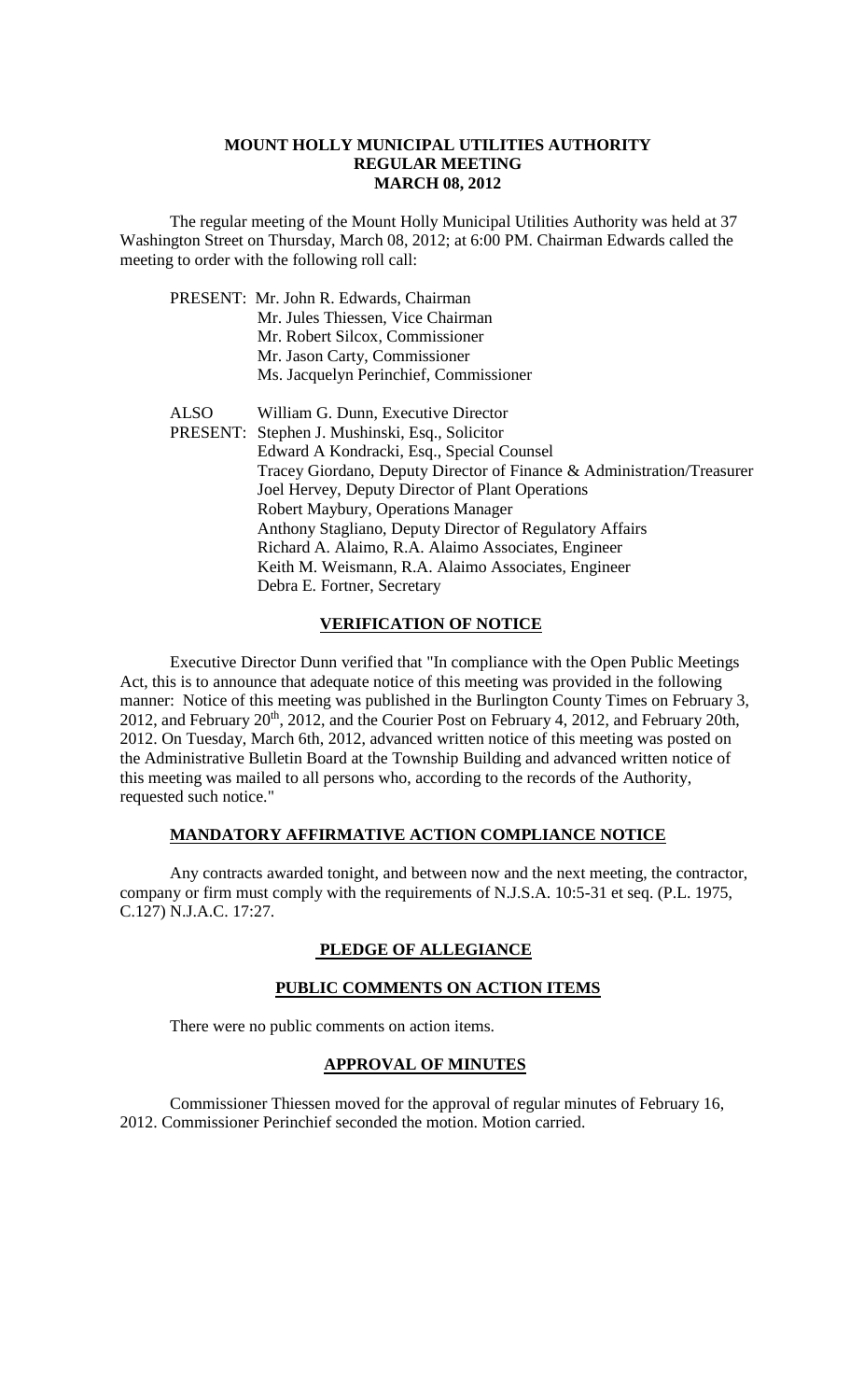#### **OLD BUSINESS**

#### **RESOLUTION 2012-21**

## **A RESOLUTION OF THE MOUNT HOLLY MUNICIPAL UTILITIES AUTHORITY APPROVING THE SERVICE AGREEMENT RENEWAL WITH FREEHOLD CARTAGE, INC. FOR THE TREATMENT OF NON DOMESTIC WASTE WATER FROM THE MONMOUTH COUNTY RECLAMATION CENTER**

Executive Director Dunn stated he negotiated a 5% increase in cost with Freehold Cartage, Inc.

The Commissioners received information in their packets regarding the proposed service agreement renewal with Freehold Cartage, Inc. Chairman Edwards asked if any comments had been received. The Executive Director stated that no written or oral comments were received. Chairman Edwards asked if there were any comments from the public. There were no comments from the public. Chairman Edwards asked if there were any comments from the Commissioners. There were no comments from the Commissioners. Chairman Edwards declared the public hearing closed.

Commissioner Thiessen moved for the approval of Resolution 2012-21. Commissioner Silcox seconded the motion. At the call of the roll, the vote was:

AYES: Commissioner Perinchief, Commissioner Thiessen, Commissioner Silcox, Chairman Edwards.

NAYS: Commissioner Carty

#### **RESOLUTION 2012-8**

### **A RESOLUTION AUTHORIZING AN EXTRAORDINARY UNSPECIFIABLE SERVICE CONTRACT FOR ENVIRONMENTAL CONSULTING ENGINEER FOR THE MHMUA FOR A 1-YEAR TERM (CONTRACT 2012-05)**

 Executive Director Dunn recommended Omni Environmental, due to experience, knowledge, and past working relationship with the Authority, as Environmental Consulting Engineer. Mr. Dunn reported he talked to Environmental Resolutions and they have not had the extent of experience Omni Environmental has and understand Omni Environmental is more qualified.

Commissioner Thiessen respectfully disagreed. Commissioner Thiessen feels other firms can do what Omni Environmental does for ½ the cost. This contract is not acceptable to Commissioner Thiessen who stated even if the Board does vote for Omni Environmental, the contract needs to be reopened. In his opinion the pricing is out of whack for today.

Commissioner Thiessen made a motion to appoint Environmental Resolutions. Commissioner Carty seconded the motion.

AYES: Commissioner Carty, Commissioner Thiessen

NAYS: Commissioner Perinchief, Commissioner Silcox, Chairman Edwards

Commissioner Perinchief stated she agrees with Mr. Thiessen in regards to Omni Environmental's current billing; their rates appear to be outdated and exorbitant. Chairman Edwards suggested a sub committee to examine the contract if Omni Environmental is appointed. Commissioner Carty asked if it is the past practice of the Authority to appoint a sub committee to evaluate RFPs once they have been awarded.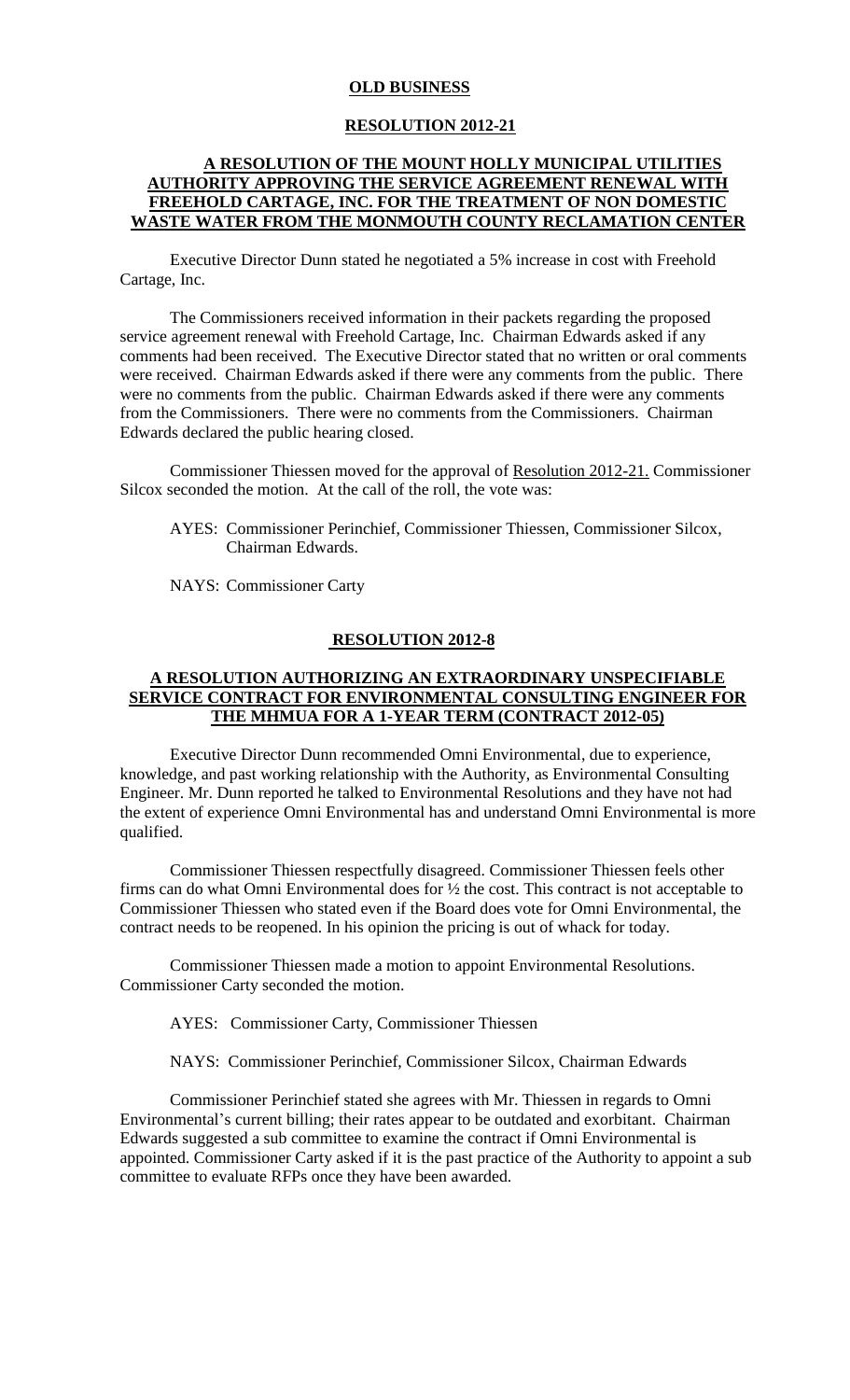Commissioner Perinchief made a motion to appoint Omni Environmental with the stipulation there would be a change in the rate structure. Commissioner Silcox seconded the motion.

Solicitor Mushinski asked for clarification on what changes in the rate structure are being asked for. Commissioner Perinchief stated it is her understanding that currently the rate structure is set up with carte blanche billing. Solicitor Mushinski responded if the board is going to appoint Omni Environmental there needs to be some analysis of what the changes will be. Chairman Edwards stated the board should appoint a committee to evaluate the rates and come back to the board with recommendations. Commissioner Carty stated his understanding is the board appoints based on what was submitted, including the fee schedule. Special Counsel Kondracki explained Omni Environmental bills on the basis of an hourly rate. A resolution appointing them as Environmental Consulting Engineer does not give them the authorization to engage in any projects on behalf of the Authority unless authorization is expressly given by the Authority. Before a project is authorized, a scope of work, and a "not to exceed" number is reached on the specifications for each project. Solicitor Mushinski asked, then, if the commissioners are approving the rates listed. Special Counsel Kondracki responded yes, with the idea of adding the "not to exceed" language in on a project by project basis.

AYES: Commissioner Perinchief, Commissioner Silcox, Chairman Edwards

NAYS: Commissioner Carty, Commissioner Thiessen

### **NEW BUSINESS**

#### **RESOLUTION 2012-19**

### **A RESOLUTION APPROVING THE OPERATING EXPENSES FOR THE MONTH OF FEBRUARY 2012**

Deputy Director of Finance and Administration, Giordano, asked the commissioners to note that expenses are higher then normal this month as a result of the pension payment of \$371,000.00, due the first of April.

Commissioner Silcox moved for the approval of Resolution 2012-19. Commissioner Perinchief seconded the motion. At the call of the roll, the vote was:

AYES: Commissioner Perinchief, Commissioner Silcox, Chairman Edwards

NAYS: Commissioner Carty, Commissioner Thiessen

### **RESOLUTION 2012-20**

### **A RESOLUTION APPROVING THE EXPENDITURES FOR THE MONTH OF FEBRUARY 2012 FROM THE IMPROVEMENT AND REPLACEMENT FUND**

Commissioner Carty moved for the approval of Resolution 2012-20. Chairman Edwards seconded the motion. At the call of the roll, the vote was:

AYES: Commissioner Carty, Commissioner Perinchief, Commissioner Silcox, Chairman Edwards.

NAYS: Commissioner Thiessen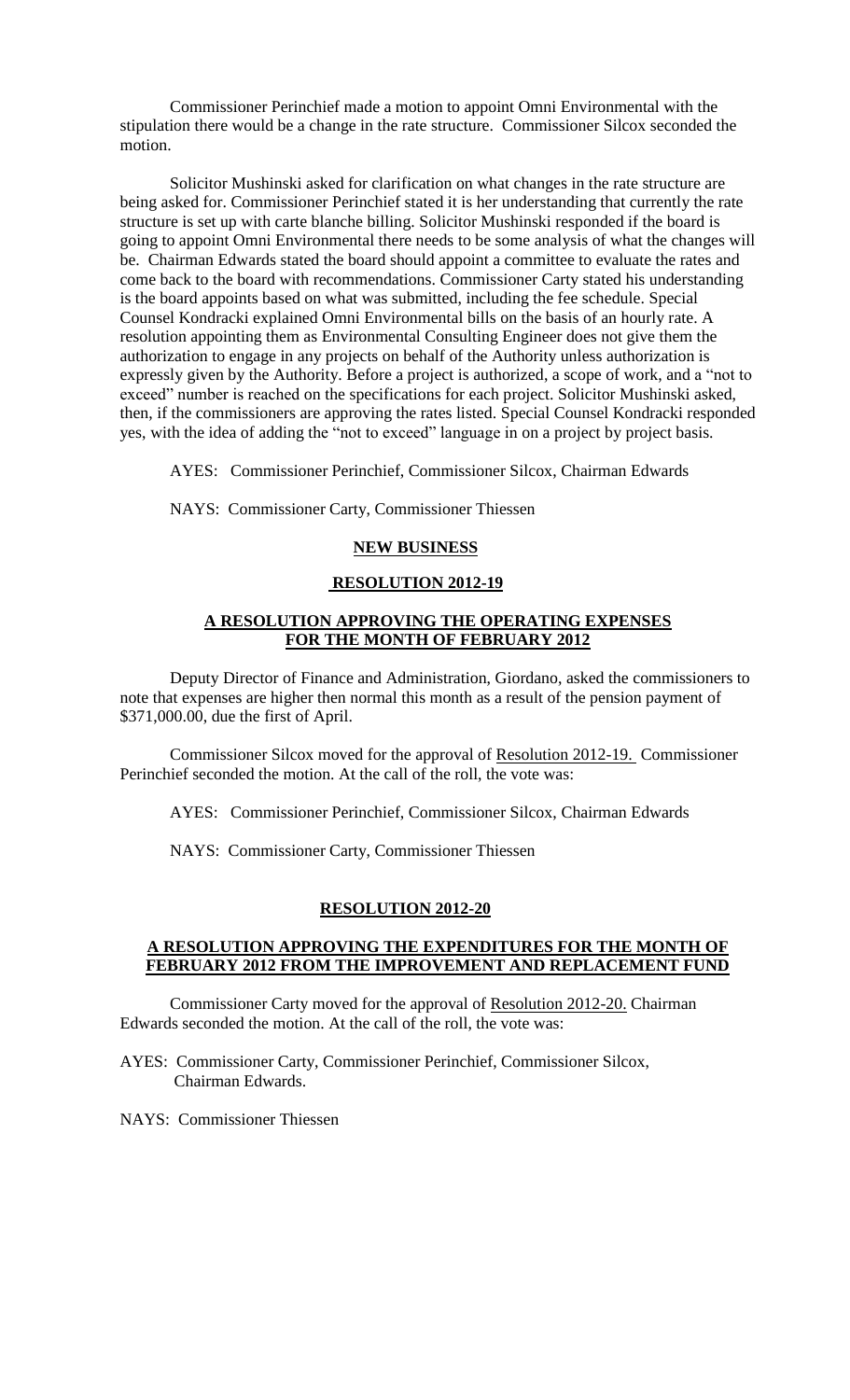## **COMMUNICATIONS**

Executive Director Dunn reported he received a letter today from South Construction notifying the Authority they are beginning construction on March  $16<sup>th</sup>$ . This construction, which will be at the intersection of Rancocas Road and the Mount Holly Bypass, is to add a new Left turn. Executive Director Dunn stated the construction appears to be in order and it is not a detriment to the Authority.

# **MATTERS TO BE PRESENTED BY THE PUBLIC**

Mr. David Benn of Warwick Place in Mount Holly stated he had attended the February, 2012 Reorganization meeting, ready, willing, and able, to serve. Mr. Benn stated he was told by the Authority's Counsel he could not sit on the board because any actions taken might not count if later he was unappointed. Mr. Benn stated in his opinion the board is in the same position at this meeting, by allowing Mr. Silcox to sit on the board, since official action was taken.

Special Counsel Kondracki stated the Authority has not been served with any action and therefore, cannot comment on something that has not been seen. Mr. Benn reported the Mount Holly Township Manager was given a copy of the paperwork. Special Counsel Kondracki stated again the Authority has not been served so he has no comment and, also, since Mr. Benn is being represented by Counsel, it would be unethical for him to address Mr. Benn's questions.

## **REPORT OF THE EXECUTIVE DIRECTOR**

The Executive Director had nothing further to report.

## **REPORT OF THE ENGINEER**

The report of the Engineer was received.

## **REPORT OF THE DEPUTY DIRECTOR FOR PLANT OPERATIONS**

The Report of the Deputy Director of Plant Operations was received.

Deputy Director of Plant Operations, Hervey, reported there is a meeting scheduled with a representative of Gov Deals on March  $13<sup>th</sup>$ . The Authority currently has 87 items to list which are attached to the Report of the Deputy Director for Plant Operations.

## **REPORT OF THE DEPUTY DIRECTOR FOR REGULATORY AFFAIRS**

The Report of the Deputy Director for Regulatory Affairs was received.

## **REPORT OF THE SOLICITOR**

There was nothing to report.

## **REPORT OF THE DEPUTY DIRECTOR OF FINANCE AND ADMINISTRATION**

The Report of the Deputy Director of Finance and Administration was received. Deputy Director for Finance and Administration, Giordano, advised the Commissioners the 2011 audit began on Monday, March 5<sup>th</sup>.

## **REPORT OF THE TREASURER**

There was nothing to report.